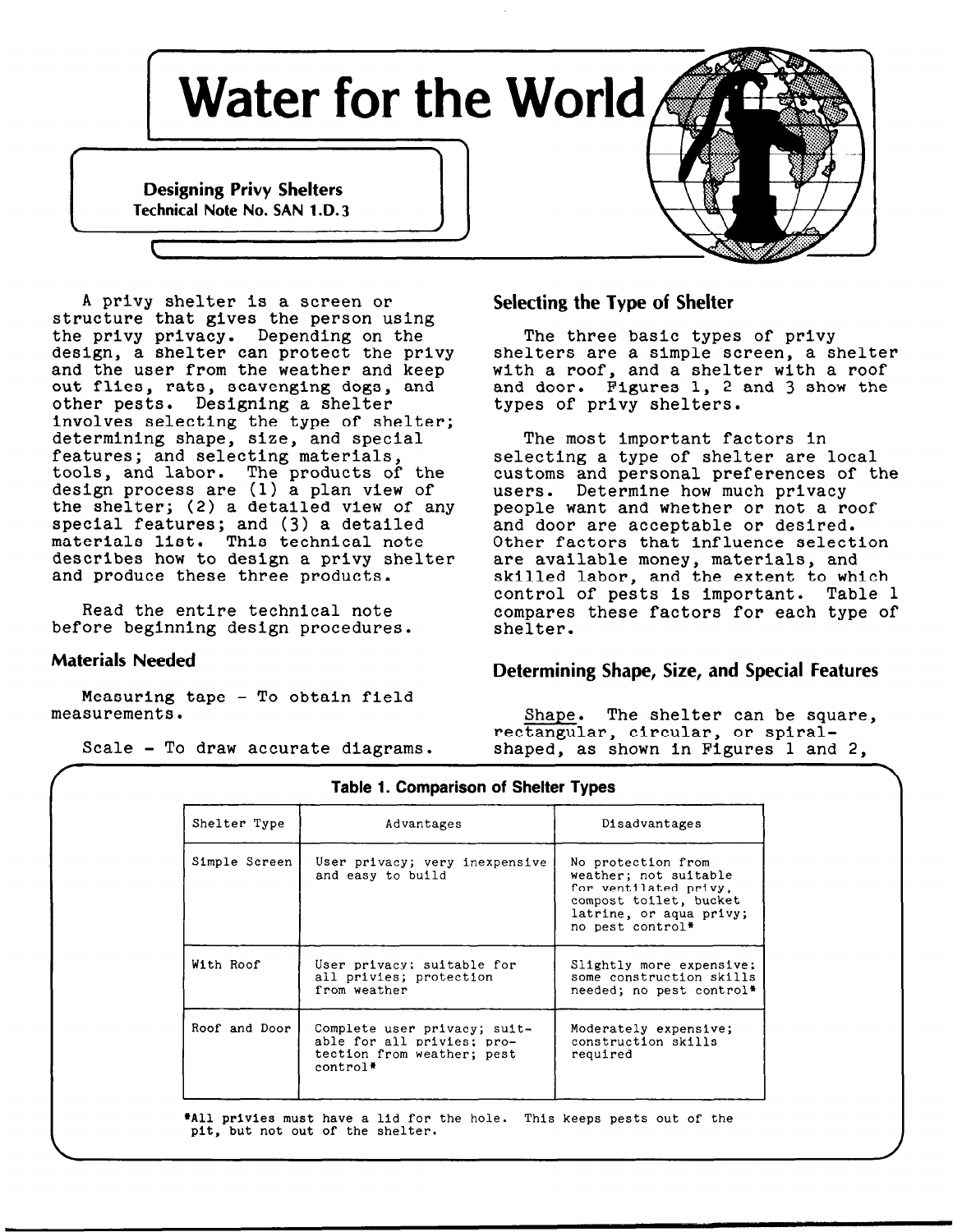

depending on local preference. The screen or walls should be vertical. The roof should slope to the rear or sides of the shelter to allow rainwater to run off.

 $Size.$  The area inside the shelt should be  $1.0-2.3\mathrm{m}^2$ . This allow enough room for the user without

wasting building materials. Unless the privy is ventilated with a vent pipe, the shelter should completely enclose the privy slab. For a ventilated privy, the part of the slab that holds the vent pipe will be outside the shelter, as shown in Figure  $4.$  The shelter, as shown in Figure 4. The back wall of the shelter should be 150-200mm from the defecation hole.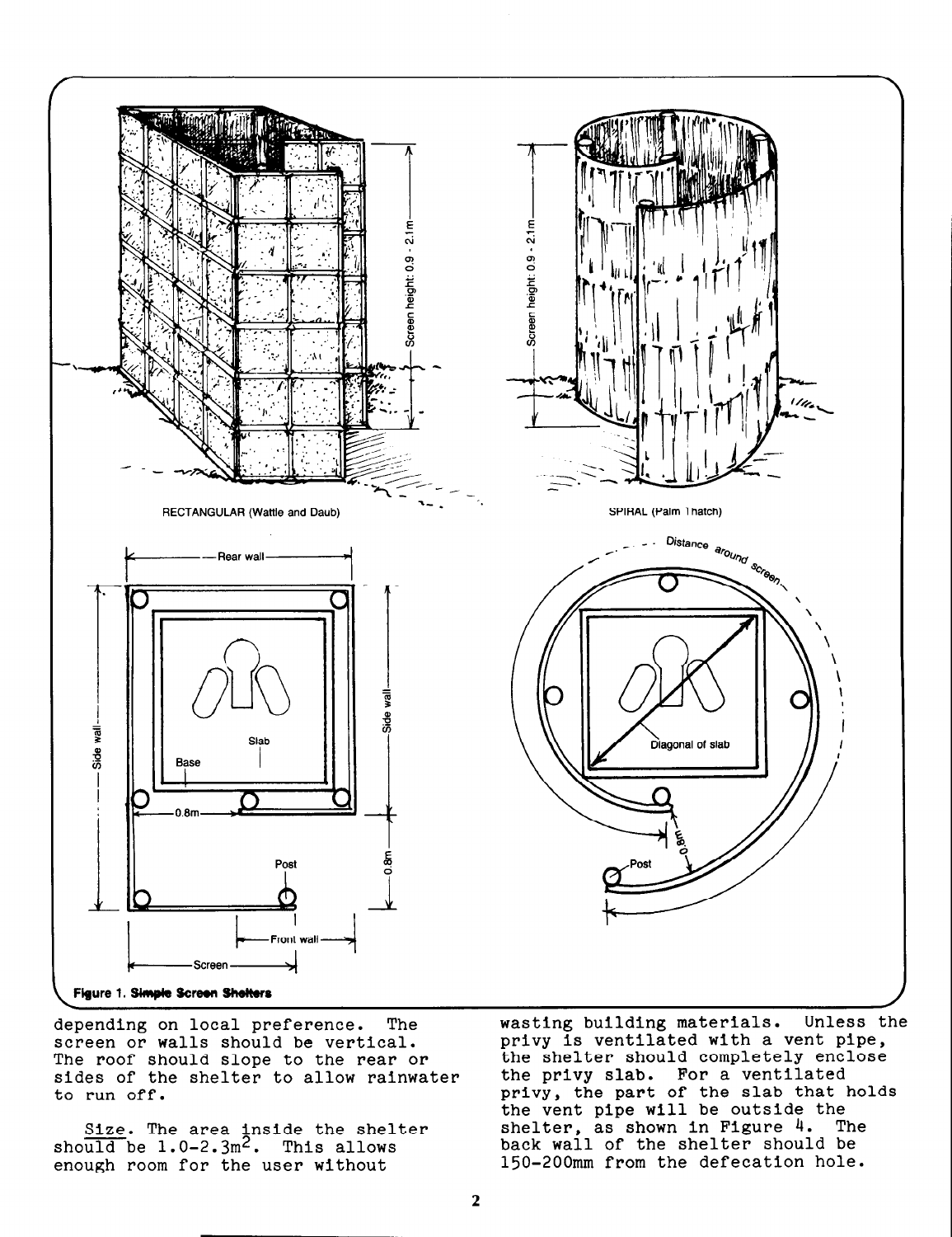

The shelter can be designed to rest on the base around the pit with the walls bordering the slab. With thi design, the size of the slab determines the area within the shelter.

If the shelter is a simple screen with no roof, the bottom of the screen should touch the ground. The screen can be l-2m high. If the shelter has a roof, the walls should be 1.8-2.lm high to allow enough headroom. The walls should rest on the ground.

Table 2 summarizes some requirements for a shelter.

Special Features. If the shelter has a roof, it should also have ventilation openings. The openings should be at least 1OOmm by 200mm and spaced along the top of the walls. One design has the entire roof raised above the walls on the corner posts, as shown in Figures 2 and 3.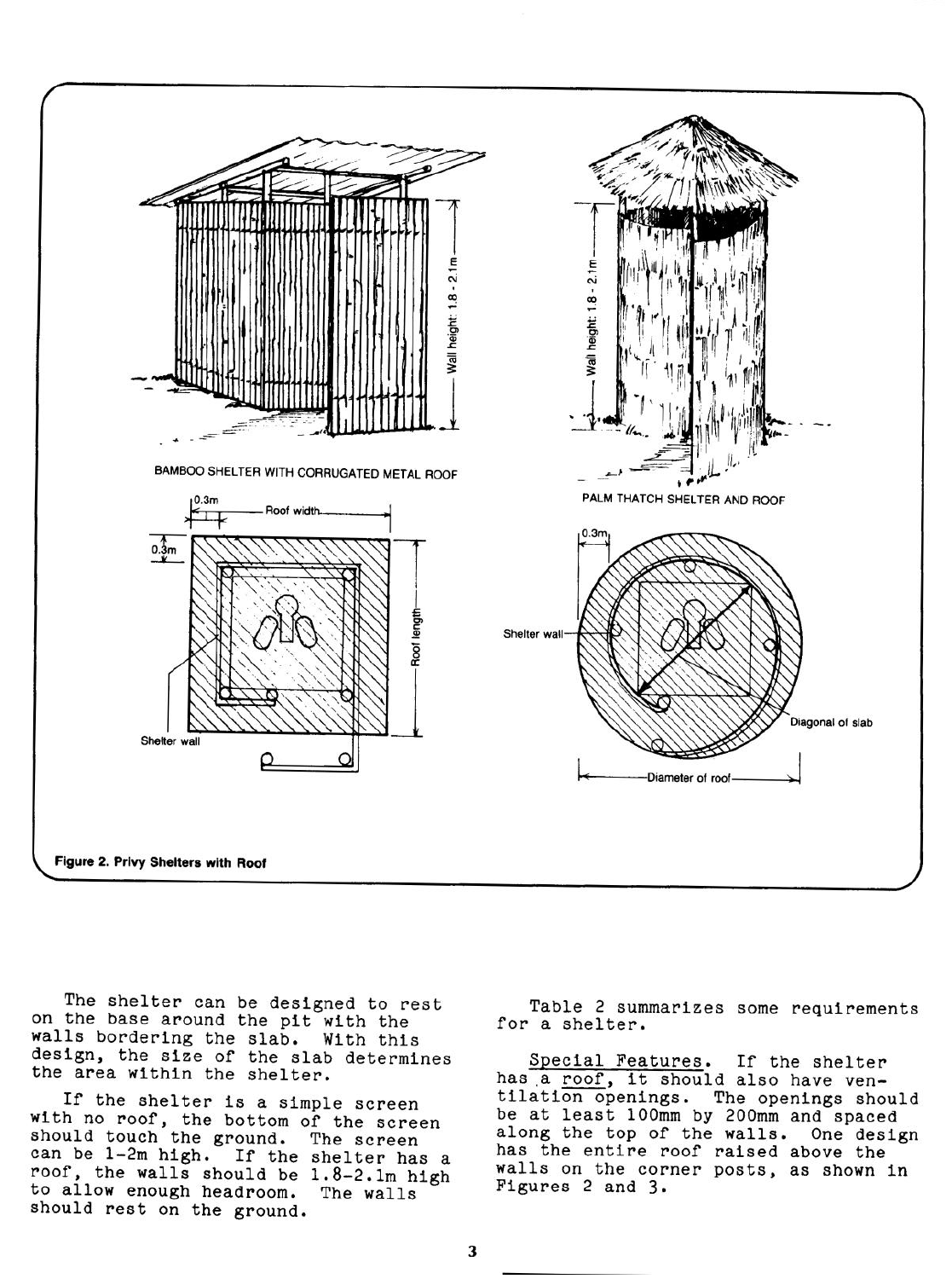| Feature                     | Requirement                    |  |
|-----------------------------|--------------------------------|--|
| Walls                       | Vertical; touch ground         |  |
| Wall Height (simple screen) | $1 - 2m$                       |  |
| Wall Height (with roof)     | $1.8 - 2.1m$                   |  |
| Rear Wall                   | 150-200mm from defecation hole |  |
| Roof                        | Sloped to rear or sides        |  |
| Area in Shelter             | $1.0 - 2.3$ <sup>2</sup>       |  |



If the shelter has a <u>door</u>, it must<br>have sturdy hinges to keep the door in must cover all ventilation openings<br>the correct position. An inside latch the door must fit tightly, as shown the correct position. is needed to keep the door closed when<br>the privy is in use. Figure 5 shows a the privy is in use. well-designed privy door. The door may open from the right or left, but it should open outward unless this violates local custom. Ventilation openings are required. If pests are to

must cover all ventilation openings and the door must fit tightly, as shown in Figure 6.

If the shelter is for a ventilated privy, the vent pipe must be attached to an outside wall or to the roof, as shown in Figure 4.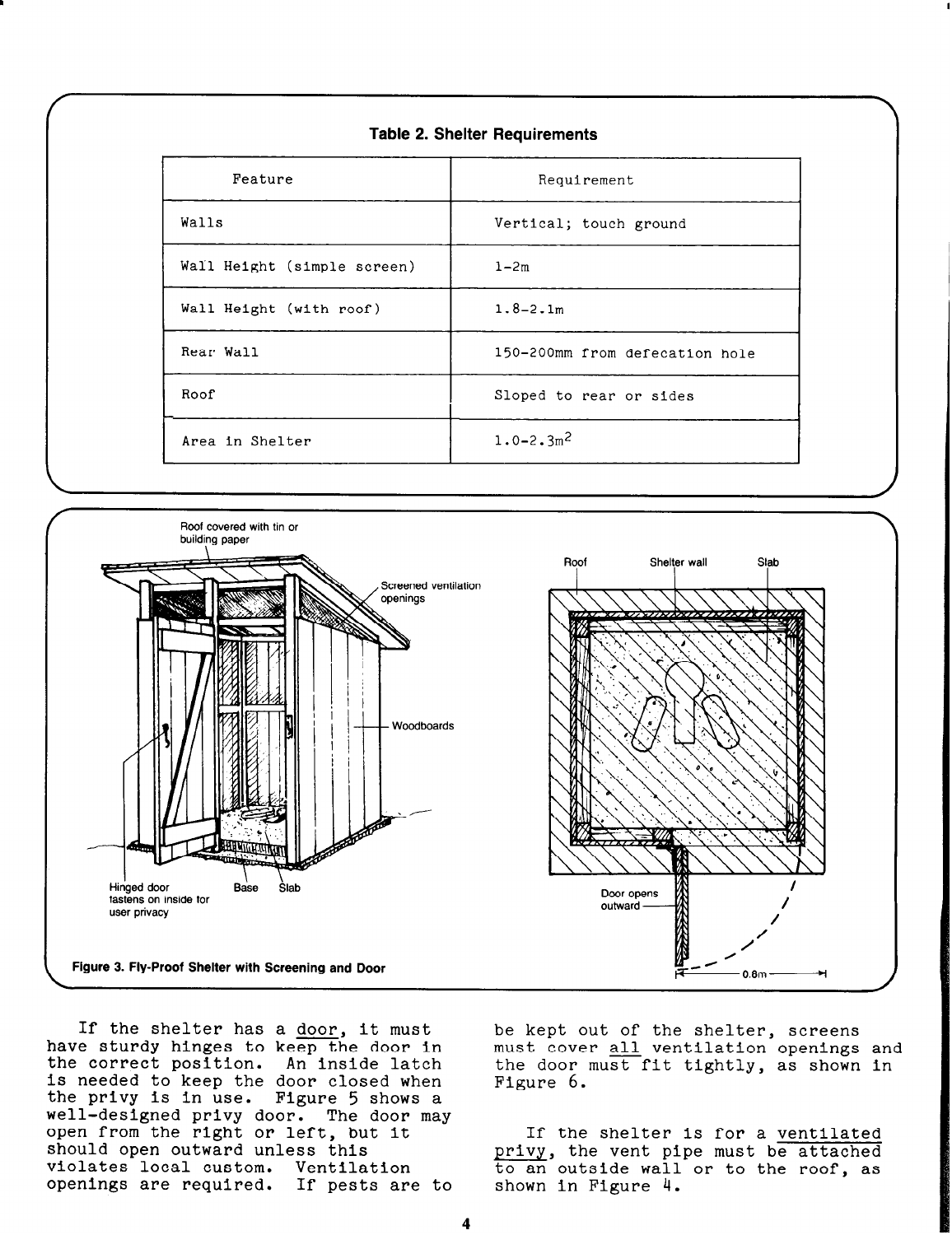

Figure 5. Detail of Door for Fly-Proof Shelter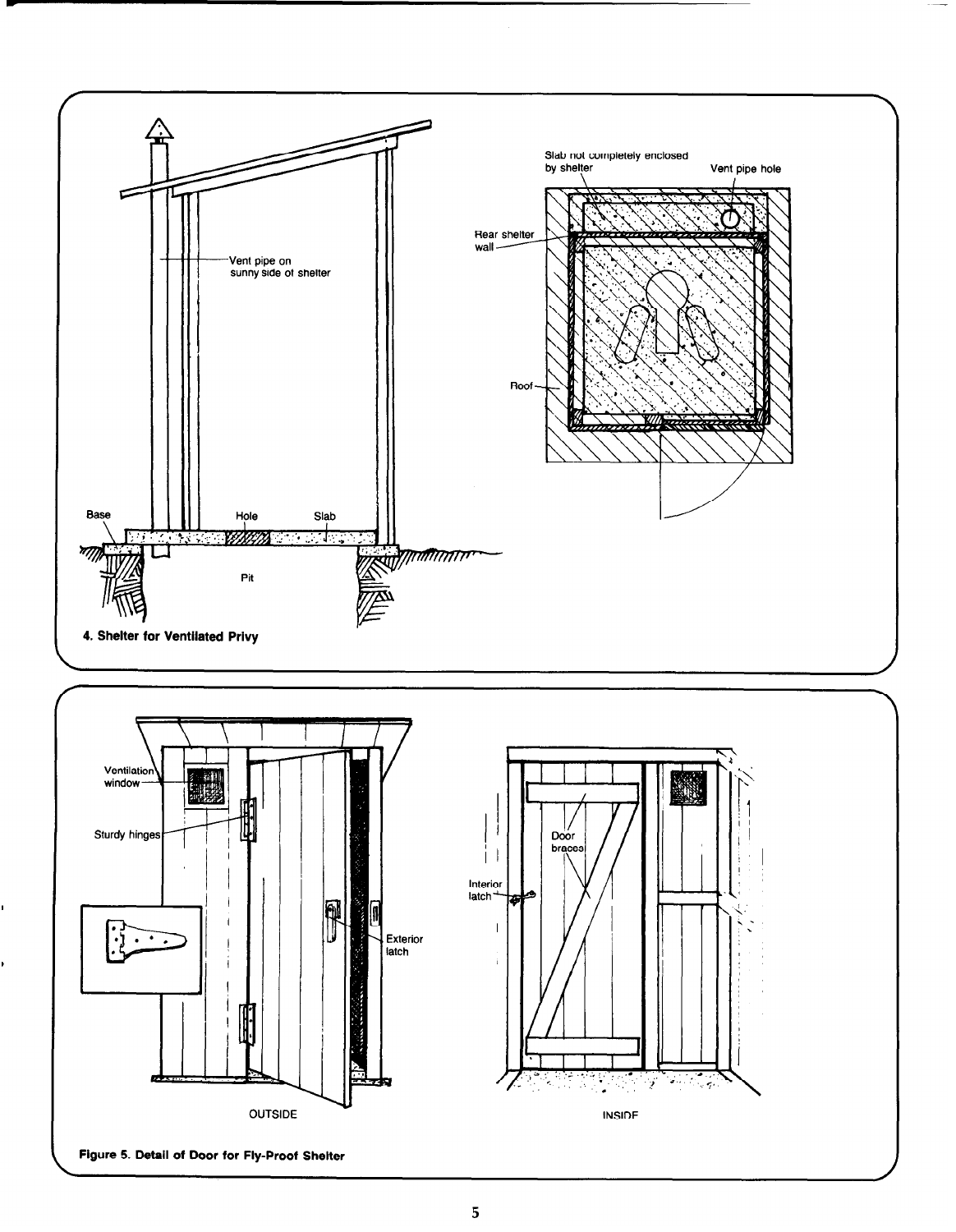

 $\mathbf{I}$ 

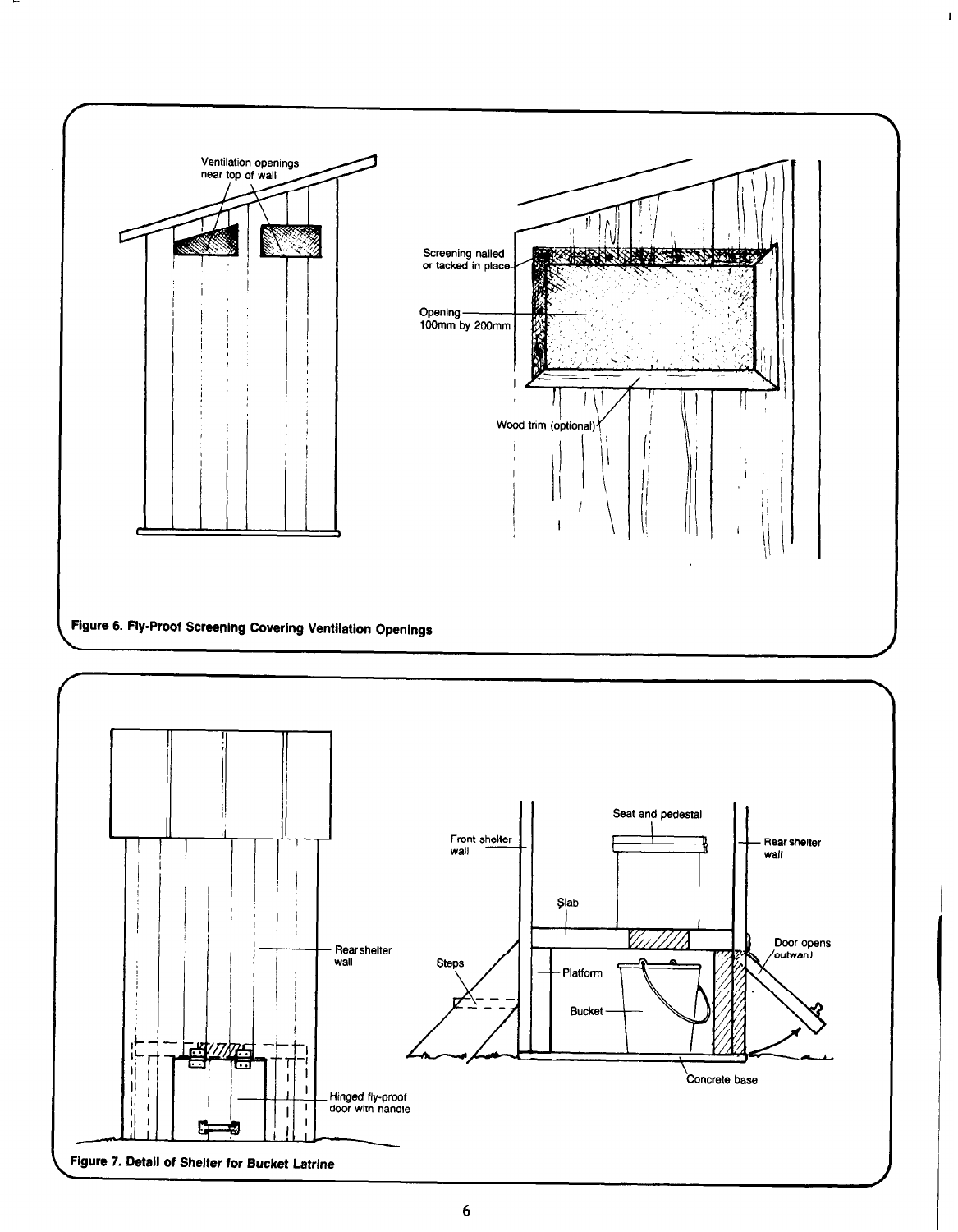| <b>Table 3. Special Feature Requirements</b> |  |  |  |  |
|----------------------------------------------|--|--|--|--|
|----------------------------------------------|--|--|--|--|

| Feature                | Requirement                                        |  |  |
|------------------------|----------------------------------------------------|--|--|
| Ventilation Openings   | At least 100 x 200mm; spaced along<br>top of walls |  |  |
| Screens                | Fly-proof; cover all openings                      |  |  |
| Door                   | Opens outward; sturdy hinges;<br>inside latch      |  |  |
| Vent Pipe              | Attached to outside wall or roof                   |  |  |
| Privy Slab on Platform | Shelter rests on ground                            |  |  |

### Table 4. Combinations of Materials for a Shelter

| Walls                                               | hoof                                 | Door                                      |
|-----------------------------------------------------|--------------------------------------|-------------------------------------------|
| Mud and Wattle                                      | Palm Thatch                          | Mud and Wattle, Palm Thatch,<br>or Bamboo |
| Bamboo                                              | Palm Thatch                          | Mud and Wattle, Palm Thatch,<br>or Bamboo |
| Palm Thatch                                         | Palm Thatch                          | Mud and Wattle, Palm Thatch,<br>or Bamboo |
| Wooden Boards                                       | Wooden Boards or<br>Corrugated Metal | Wooden Boards                             |
| Brick and Mortar<br>or Concrete Block<br>and Mortar | Wooden Boards or<br>Corrugated Metal | Wooden Boards                             |

If the shelter is for a privy with a **Selecting Material**s platform, such as an off-set pit, compost toilet, or bucket latrine, the walls should rest on the ground and enclose the platform. The height of the platform must be added to the height of the wall shown in Table 2. For a compost toilet or bucket latrine, the rear wall of the shelter must have a small door. It must be fly-proof for a bucket latrine and air-tight for a compost toilet. The door will allow for removal of the bucket or compost. This is shown in Figure 7.

Table 3 summarizes special feature requirements.

When the type of shelter, its shape,<br>size, and special features have been size, and special features have been bepending on the area, termites may<br>decided, draw a plan view of the be a problem if wood structures are to cial features. Give these drawings to to keep wood from coming into contact construction of the shelter begins.

In general, a privy shelter should be built using locally available materials, tools, and labor. The sturdier the materials, the longer the life of the shelter.

A simple screen shelter can be bamboo, palm thatch, mud and wattle, or poles supporting canvas or fabric. A shelter with a roof, or roof and door, can be built from a variety of materials, some of which are shown in Table 4. The roof should be waterproof.

be a problem if wood structures are to<br>be used. Special protection, such as shelter showing all dimensions. Also be used. Special protection, such as a prepare a detailed drawing of any spe- brick or concrete base, may be required the construction foreman before with the soil and giving termites access<br>construction of the shelter begins, to the wood.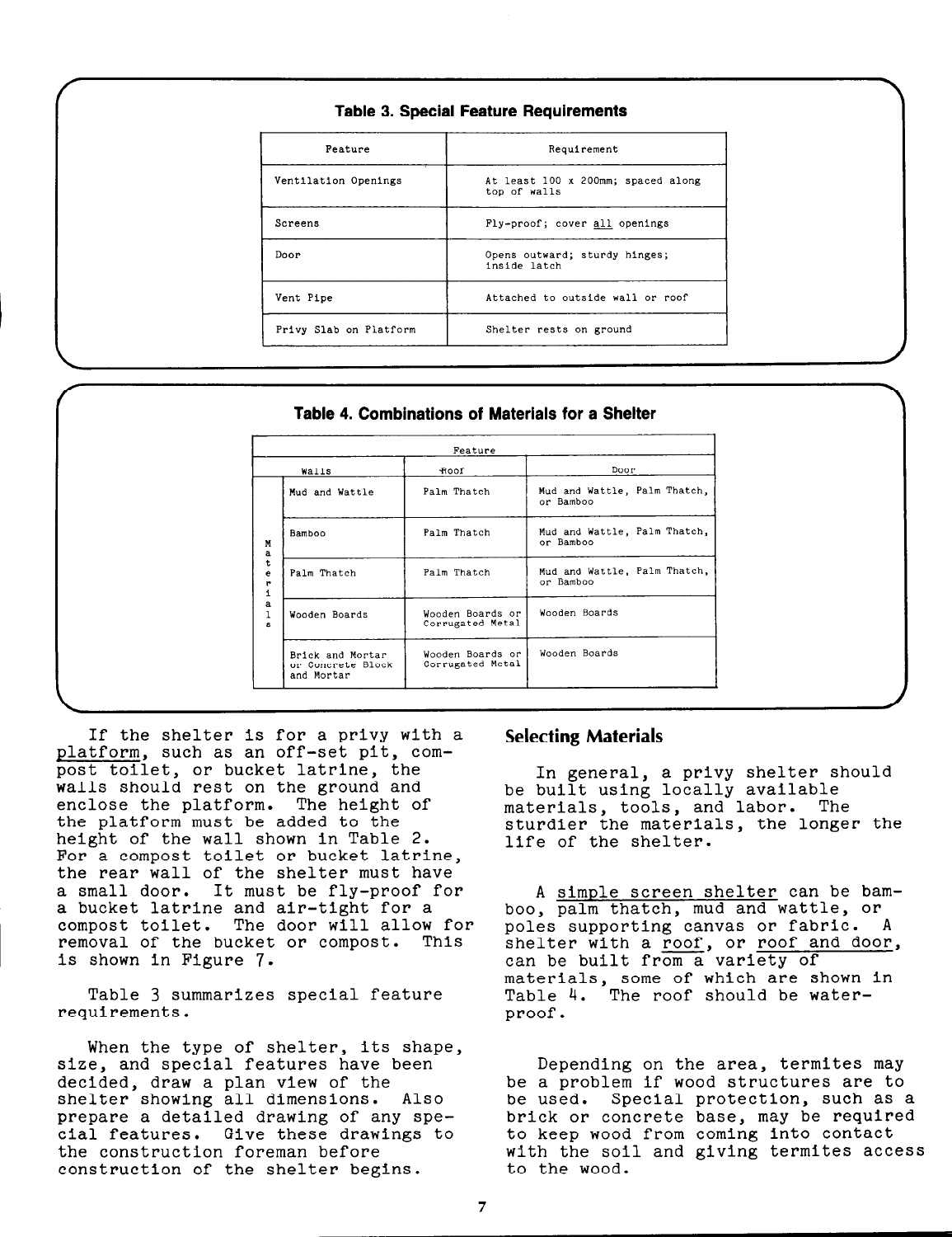Worksheet A. Calculating Quantities for a Privy Shelter Shelter Type (check one):  $\boxed{\mathbf{X}}$  simple screen  $\boxed{\mathbf{X}}$  roof  $\boxed{\mathbf{X}}$  roof and door Simple Screen Shelter 1. Height of screen =  $1.9 \text{ m}$ 2. Length of sides =  $0.3 \text{ m} + 1.2 \text{ m} + 1.2 \text{ m} + 2.0 \text{ m} + 1.2 \text{ m} =$ 5.9 m 3. Quantity for screen = Line 1 x Line 2 =  $\frac{19}{18}$  m x  $\frac{5.9}{5.9}$  m =  $\frac{10.6}{10.2}$  m<sup>2</sup> 4. Distance around screen (for circular or spiral screen) =  $6.1$  m 5. Quantity for circular = Line 1 x Line 4 =  $\frac{1}{2}$  m x  $\frac{6}{1}$  m =  $\frac{110}{2}$  m<sup>2</sup> 6. Number of corner posts (or uprights) from drawing =  $\sqrt{2}$ 7. Minimum length of posts = Line  $1 + 0.3m = 1.2$  m + 0.3m = 2.1 m Shelter with Roof 8. Width of shelter + 0.6m =  $(0.4 \, \text{m} + 0.6 \, \text{m} = 2.0 \, \text{m})$ 9. Length of shelter + 0.6m =  $\sqrt{5}$  m + 0.6m =  $\sqrt{2}$ , m 10. Quantity for roof = Line 8 x Line 10 =  $2.0$  m x  $2.1$  m =  $4.2$  m<sup>2</sup> 11. Diagonal of privy slab (measured in field) =  $2.0$  m 12. Diameter of circular roof = Line 11 + 0.9m =  $2.0$  m + 0.9m =  $2.9$  m 13. Quantity for circular roof =  $\frac{\text{Line}}{2}$  x  $\frac{\text{Line}}{2}$  x 3.1 =  $\frac{2.9}{2}$  m x  $\frac{2.9}{2}$  m x 3.1 =  $\frac{1.45}{2}$  m x  $\frac{1.45}{2}$  m x 3.1 =  $\frac{6.5}{2}$ 14. Rear wall = height times width =  $/$ ,  $/$  m x  $/$ ,  $/$  m = 2.2 m<sup>2</sup> 15. Side wall = height times width =  $f.$  9 m x  $f.$  5 m = 2.2 m<sup>2</sup> 16. Side wall = height times width =  $\frac{\beta}{\beta}$  m x  $\frac{\beta}{\beta}$  m =  $\frac{2}{\beta}$  m<sup>2</sup> 17. Front wall = height times width =  $2.0$  m x  $0.6$  m =  $1.2$  m<sup>2</sup> 18. Screening wall = height times width =  $2.0$  m x  $0.9$  m =  $/6$  m<sup>2</sup> 19. Screening wall = height times width =  $2.0\,$  m x  $/$ . $4\,$  m =  $2.3\,$  m<sup>2</sup> 20. Quantity for shelter walls = Line  $14$  + Line  $15$  + Line  $16$  + Line  $17$  + Line  $18$  + Line  $19$  =  $2.2 \text{ m}^2 + 2.7 \text{ m}^2 + 2.7 \text{ m}^2 + 1.2 \text{ m}^2 + 1.6 \text{ m}^2 + 2.8 \text{ m}^2 = 1.3.2 \text{ m}^2$ Shelter with Roof and Door For roof and walls, use Lines 8 through 20. 21. Quantity for door = height times width  $\frac{\pi}{2}$  m x  $\frac{0.9 \text{ m}}{2}$  =  $\frac{\pi}{6}$  m<sup>2</sup>.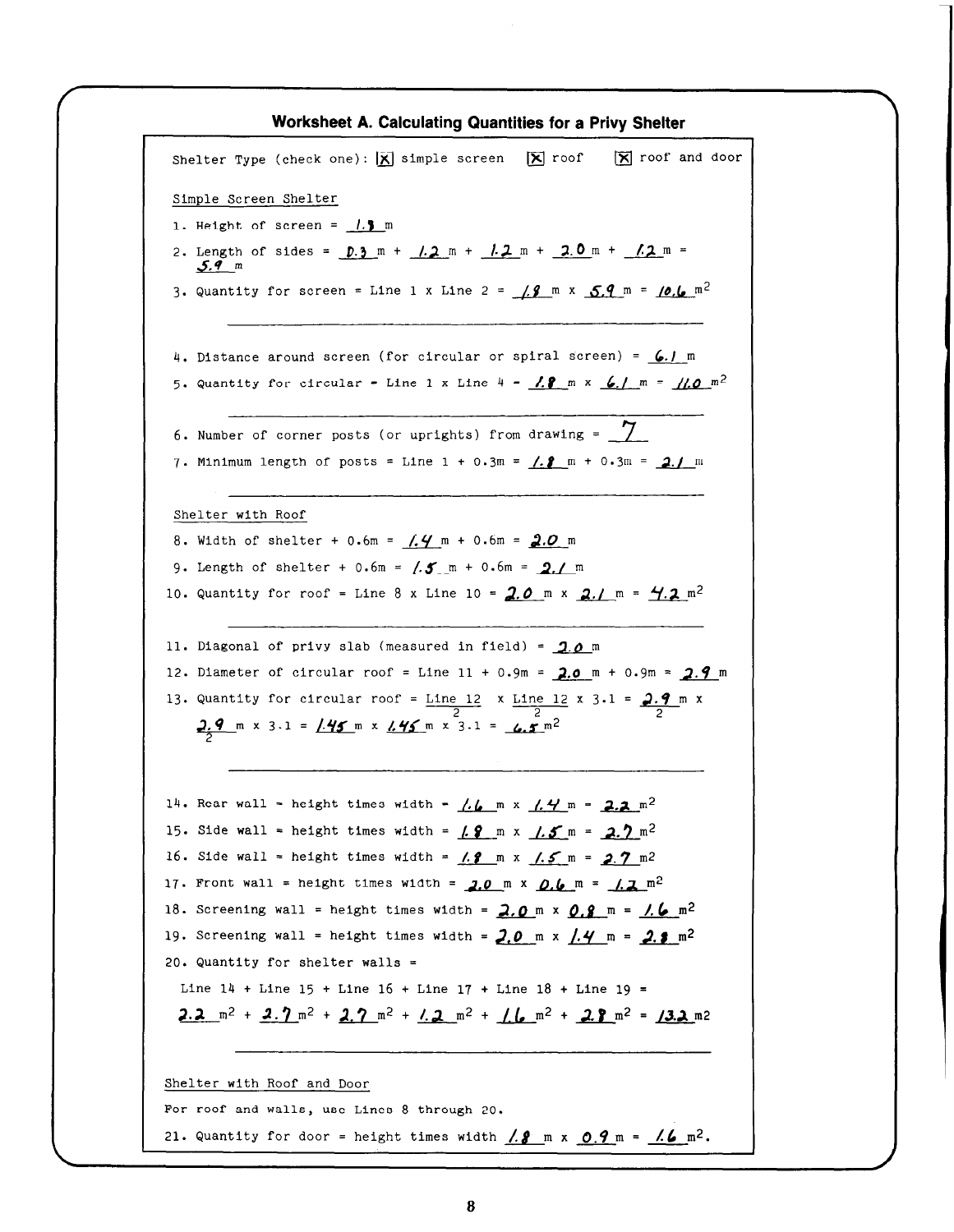## Calculating Quantities of Materials

The quantities of materials needed depend on the type and size of the shelter. Most quantities are calculated in square meters and then converted to material units such as numbers of bricks, numbers of bamboo poles, and numbers and lengths of boards. Other quantities are determined by measurements made on plan view drawings.

Simple Screen Shelter. Materials include screening material and corner posts, or an upright post for a circular or spiral screen. Calculate the amount of screening material needed by adding the lengths of each section of the screen and multiplying the total by the height, as shown in Figure 1. For example, suppose the height of the screen is 1.8m and the lengths of the sections are 0.3m, 1.2m, 1.2m, 2.0m, and 1.2m. Then the quantity of screen needed is  $(0.3m + 1.2m + 1.2m + 2.0m)$ +1.2m) x 1.8m = 5.9m x 1.8m = 10.6m2. See Worksheet A, Lines 1, 2 and 3. For a circular or spiral screen multiply the distance around the screen as shown in Figure 1, times the height. For example, if the distance around the screen is 6.1m and the height is  $1.8m$ , the quantity of screen needed is 6.lm x  $1.8\mathrm{m}$  =  $11.0\mathrm{m}^2$ . See Worksheet A, Lines 4 and 5.

A corner post is needed at the end of each section of screen. Count the number of posts in the plan view. In the example above there are seven<br>posts as shown in Figure 1. The post posts as shown in Figure  $1.$ near the center of the longest section is for added stability. For circular or spiral screens, place upright posts 0.9-1.2m apart. Posts should be 0.3-0.6m longer than the height of the screen. This extra length will be driven or buried in the ground to hold the screen securely. In the example above, the length of the posts should be at least  $1.8m + 0.3m = 2.1m$ . See Worksheet A, Lines 6 and 7.

Shelter with Roof. Materials Include roof and wall materials, corner posts or uprights, cross poles, rafters, and foundation.

Roof materials are calculated by multiplying the width of the shelter plus 0.6m times the length of the shelter plus 0.6m. For example, if the

shelter is 1.4m wide and 1.5m long, the quantity of materials is  $(1.4m + 0.6m)$  $\bar{x}$  (1.5m + 0.6m) = 2.0m x 2.1m = 4.2m<sup>2</sup>. See Worksheet A, Lines 8, 9 and 10.

To calculate the quantity of materials for a circular roof, which may be desirable for a circular or spiralshaped shelter, first obtain the diagonal dimension of the privy slab by measuring it, as shown in Figure 2. The diagonal plus 0.9m is the diameter of the roof. The quantity of materials equals the diameter divided by 2, multiplied by the diameter divided by 2, multiplied by 3.1. For example, suppose the diagonal of the privy slab is 2.0m. Then the diameter of the roof<br>is  $2.0m + 0.9m = 2.9m$ . The quantity of is  $2.0m + 0.9m = 2.9m$ . materials is  $(2.9m \times 2.9m) \times 3.1$  =  $\begin{pmatrix} 2 & 2 \end{pmatrix}$  $(1.45m \times 1.45m) \times 3.1 = 2.1m^2 \times 3.1 =$  $6.5m<sup>2</sup>$ . See Worksheet A, Lines 11, 12 and 13.

Wall materials are calculated by adding together the area of each wall, including the screening wall, if there is one. The area of a wall Is its height times its width. If the top of the wall Is sloped, use the height in the middle. For a circular or spiralshaped shelter, the area of the wall is calculated the same way as for a simple screen shelter. That is, the distance around the shelter is multiplied by the height. For example, suppose a shelter is to have a screening wall, and the roof and sidewalls slope from front to back as in Figure 2, and the wall dimensions are as follows:

| rear wall       | $= 1.6m$ by $1.4m$ |                        |  |
|-----------------|--------------------|------------------------|--|
| side walls      |                    | $= 1.8$ m by 1.5m and  |  |
|                 | $1.8m$ by $1.5m$   |                        |  |
| front wall      | $= 2.0m$ by $0.6m$ |                        |  |
| screening walls |                    | $= 2.0m$ by $0.8m$ and |  |
|                 |                    | $2.0m$ by $1.4m$       |  |

Then the wall area and the quantity of materials needed =  $(1.6m \times 1.4m) + (1.8m)$  $x \ 1.5m$  +  $(1.8m \ x \ 1.5m)$  +  $(2.0m \ x \ 0.6m)$ + 2.0m x 0.8m) + (2.0m x 1.4m)<br>2.7m<sup>2</sup> + 2.7m<sup>2</sup> + 1.2m<sup>2</sup> + 1.6m<sup>2</sup>  $= 2.2 m<sub>2</sub> +$  $+ 2.8m^2 =$ 13.2m2. See Worksheet A, Lines 14-20.

The materials needed for cross poles, corner posts, rafters, and foundations, shown in Figures 8a and 8b are best calculated by drawing an accurate plan view and measuring lengths from the drawing. The length of each log, pole, or board used for the foundation equals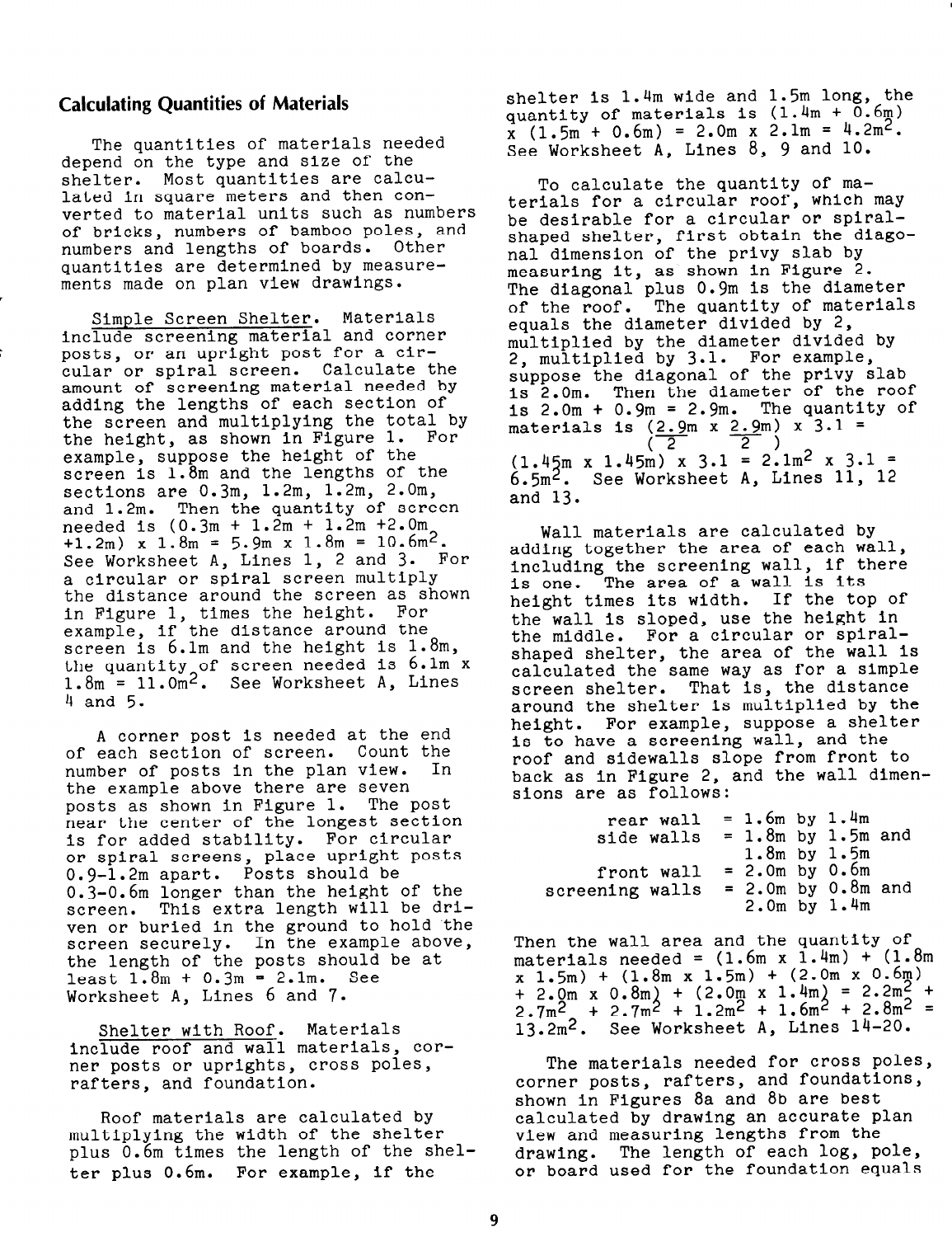the width of the wall it supports. The length of each corner post or upright equals the height of the wall It supports. If the entire roof is to be raised above the walls for ventilat add 0.15m to the length of each corne post or upright.

Shelter with Roof and Door. The materials needed for the roof are the same as those just discussed (see Worksheet A, Lines 8-20). Additional materials needed for the door are door braces, hinges, and latch.

Door materials are calculated by multiplying the height of the door times the width. For example, if the door is  $1.8$ m high and  $0.9$ m wide, the quantity of materials is 1.8m x 0.9m = 1.6m2. See Worksheet A, Line 21.

The quantities of materials for the door braces are best obtained by drawing an accurate plan view similar

to Figure 3 and measuring lengths from the drawing. One inside latch and two hinges are needed.

### Materials list

The skills of the laborers and the tools needed depend on the materials used. For example, a wooden shelter requires a laborer with some carpentry skills and a hammer, saw, and nails. brick-and-mortar shelter requires a laborer with some masonry skills and a shovel, mixing container, and trowel. When the materials, tools, and labor requirements have been determined, draw up a materials list similar to Table 5 and give it to the construction foreman.

In summary, give the construction foreman design drawings similar to Figures 1 through 8b, and a materials list similar to Table 5.